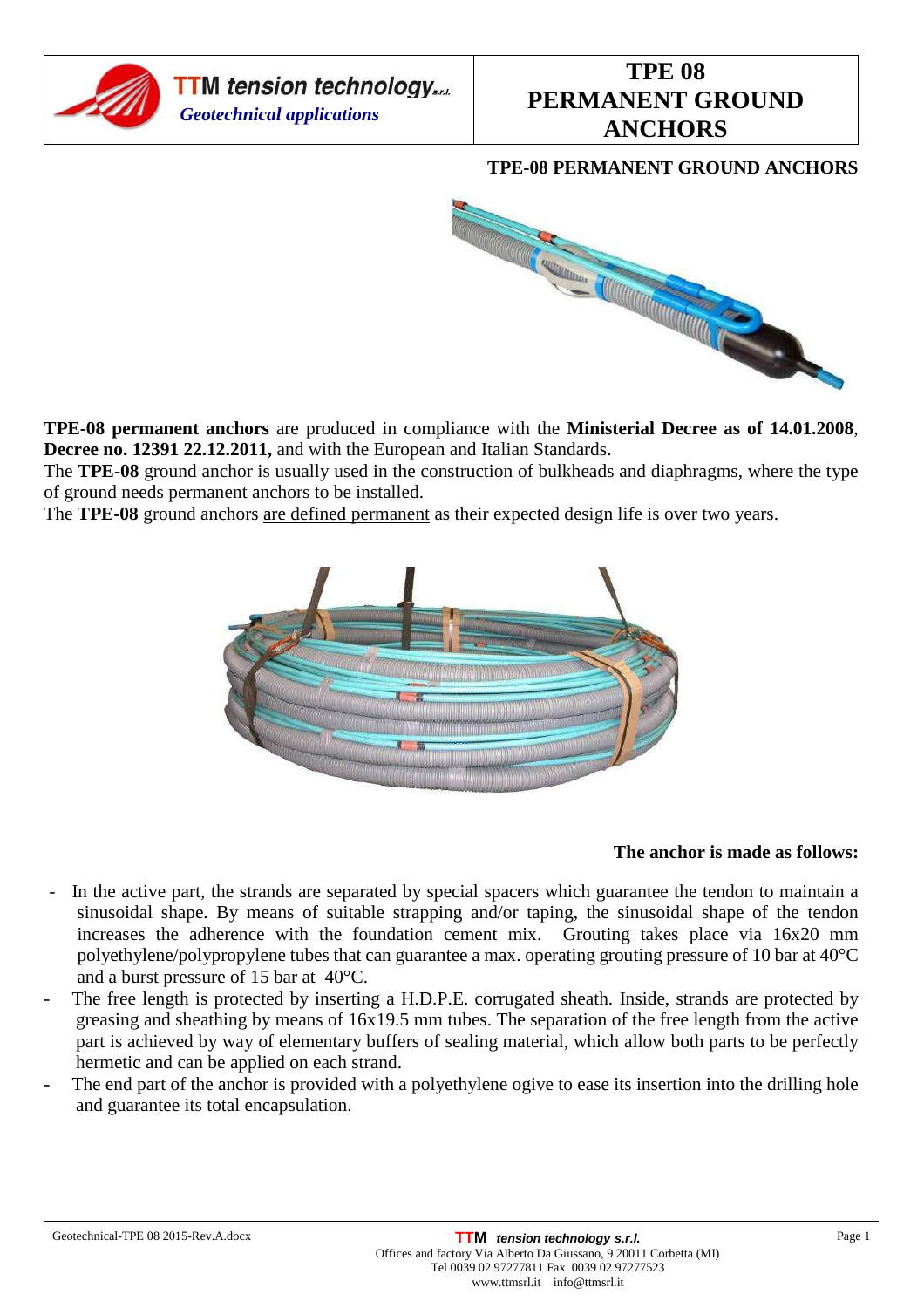## **TPE-08A GROUND ANCHOR DIAGRAM**  (Installed with **TTR-E** type anchor)